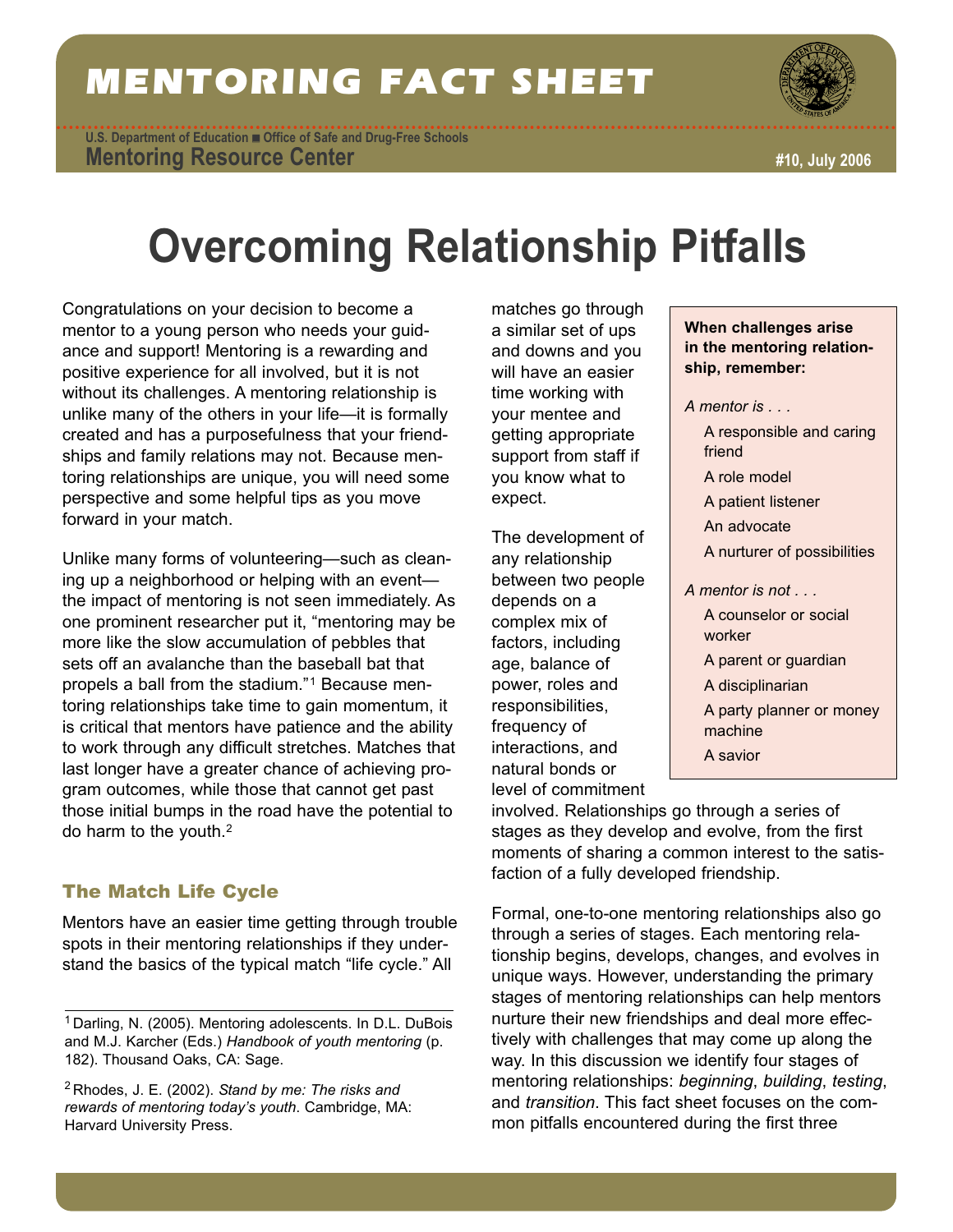stages of the relationship. *Transition*, a topic to be addressed in a subsequent fact sheet, mostly refers to what happens as the mentoring relationship ends, something you are obviously trying to avoid as the relationship gets started.

## **Phase 1: Beginning**

Every mentoring relationship has a beginning phase—including that first meeting—that is often the source of much anticipation and sometimes a little anxiety. When you ask a mentor or mentee what makes him (or her) most nervous about this phase, you'll usually hear the same thing: "I hope he likes me."

#### *What it feels like:*

The beginning of any relationship is often awkward, and mentoring relationships are no exception. Your first few months will focus on getting to know each other, exploring similar interests, discussing expectations, and starting to form norms and bonds that will shape the rest of your first year together. It is during this phase that mentors should work with their mentees to set parameters for the match, such as when to meet and for how long, what kinds of activities will take place, and how to contact each other.

#### *Common pitfalls:*

Mentors can **get off on the wrong foot** early on by making all the decisions rather than sharing that job with their mentee. If you start off by calling all the shots, your mentee is more likely to close up and be reluctant to share her thoughts. A good friendship is a partnership, and although it may feel harder to share decisionmaking with your mentee, it's more likely to build a strong relationship down the road. Spending time at your first few meetings brainstorming a few activities to do in the future can help break the ice and make the mentee realize you value his opinions. If you can't agree on activities, try taking turns picking within the guidelines established by your program.

**Missed meetings** are one of the most common pitfalls for new relationships. Every missed meeting means less time you have to build your friendship. Many young people have not yet developed strong organizational skills, so you may need to help them learn how to keep track of your meetings. Parents and guardians can also negatively affect scheduled meetings, especially if they have not bought into the program or do not understand the significance of consistent meetings. If possible, call your mentee the evening before a meeting, have him write down the next meeting in a school notebook or planner, and establish a routine for your meetings so they are easier to remember. Make sure the mentee knows how to reach you if he must break a date, either by calling you directly or by contacting the mentoring program.

Mentors should also be sure never to miss a meeting without notifying the mentee in advance. Because many of the youth who come to mentoring programs have a history of rocky relationships with adults, it is crucial that they do not get "stood up" by their mentor. If you are unable to meet, contact your mentee or the program immediately and reschedule the meeting time. Everyone knows things come up from time to time, but mentoring research tells us that consistency of meetings is a key to youth success.3

Another common issue mentors report early in the match is that **the mentee will not "open up"** or talks very little. This can be frustrating for mentors, who may see their mentee's reserve as a sign of boredom, ambivalence, or even dislike for the mentor. In fact, it's much more likely that the mentee is simply not yet comfortable with the mentor and is guarded about expressing thoughts or sharing personal information during conversations. Many youth have good reason not to trust every new adult who enters their life, and any attempt to push them to open up can have the opposite effect.

A few conversation techniques may help break the silence and help engage your mentee in productive, stress-free conversations. Start by finding an activity that you both enjoy doing. If you are in a

<sup>3</sup>Sipe, C.L. (1996). *Mentoring: A synthesis of P/PV's research: 1988–1995*. Philadelphia, PA: Public/Private Ventures.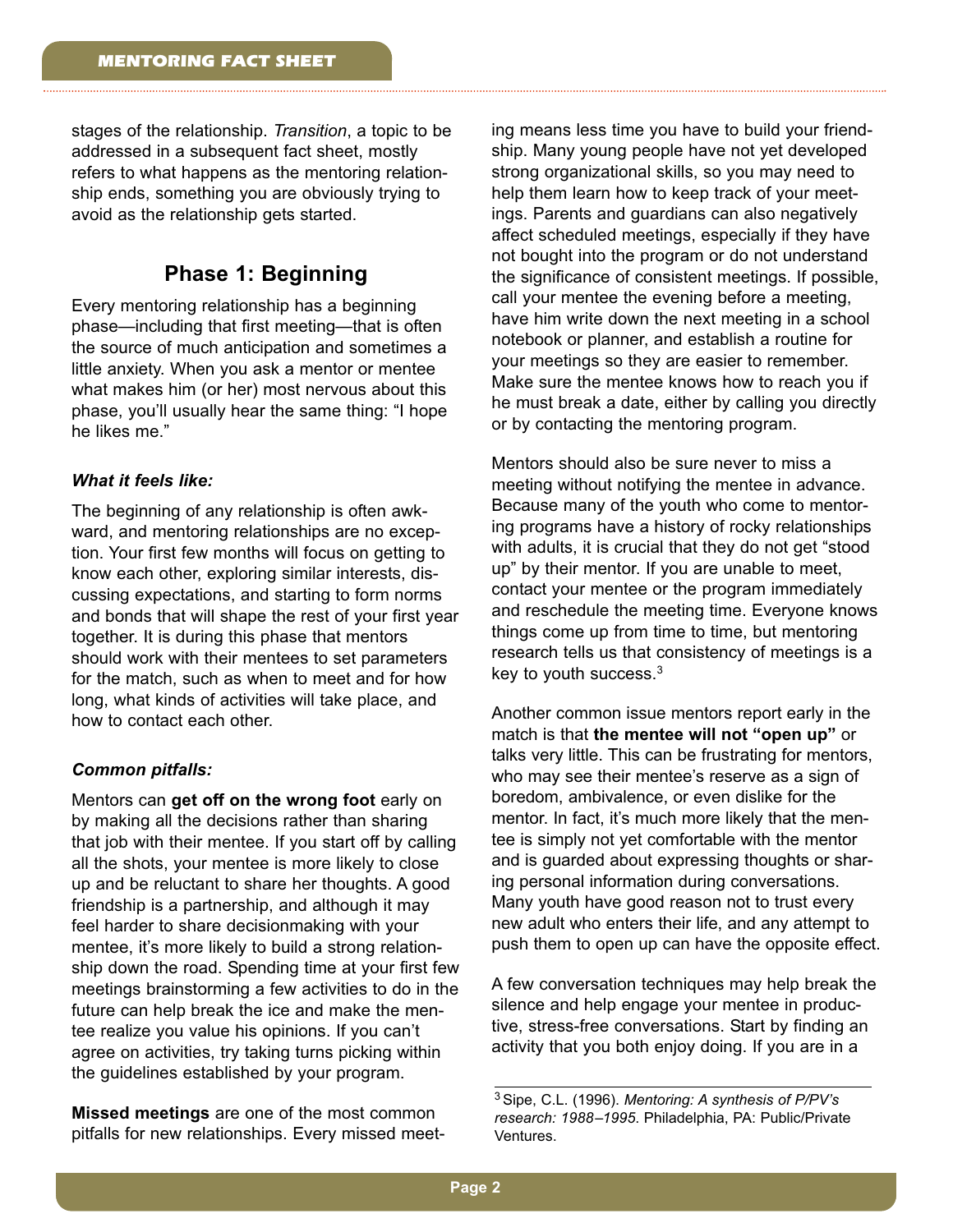school-based setting, choose an activity that will stimulate discussion, such as a board game or a collaborative art project, or see if you can use the school gym to shoot baskets and use the time to talk about your favorite sports heroes. You will soon begin to develop common conversation threads that can be revived for future match meetings. Try to frame your questions so that your mentee will have to provide more than a yes or no answer. For example: "Do you like doing art?" is likely to get a yes or no response. In contrast, "I'm not so good at drawing, but I like using clay. What kinds of artwork do you like doing?" will elicit a more indepth answer. Beginning questions with phrases such as what, who, when, where, and why is a tried and true way to encourage conversation. Be patient—your mentee may never have had an adult in his life who wants to sit and talk or who truly cares about what he has to say.

Program staff often report that a common early pitfall occurs when **mentors expect too much too soon in a mentoring relationship**. Mentors volunteer to work with youth because they have a desire to see positive change in that young person; however, research tells us that positive change is most likely to occur when a youth feels supported by a friend rather than pushed to change a behavior. Instead of having high expectations for your ability to change your mentee, take the time to find out who he is. Your mentee needs to know that you appreciate him for who he is, not who you think he should be. By initially keeping things light in your interactions with your mentee, you will show him that you are there to support him unconditionally and you will discover the many strengths he already has.

## **Phase 2: Building**

Now that you have been matched with your mentee for a couple of months, the relationship is starting to build momentum and trust. The awkwardness of the first few months has passed and the friendship is really starting to develop. This phase of the relationship involves deepening your friendship and the experiences you are sharing.

#### *What it feels like:*

At this stage you and your mentee are learning more about each other as you both open up, and you are starting to understand what really makes your mentee "tick." You may both feel more comfortable disclosing the type of information that builds trust and understanding among friends. Now that you have been meeting for a while you have established routines and rituals for your match, and you may have found shared interests that you really enjoy doing together. As a mentor, you may feel like you are ready to help your mentee set some goals and focus your activities on helping her achieve them.

#### *Common pitfalls:*

During this phase **your mentee may start to become dependent** on your support and caring. You may be getting more calls at home or work, requests for additional meeting times, or invitations to attend unapproved activities, such as a sister's birthday party. While it's great that your mentee trusts you and seeks your advice and attention, you need to set or reinforce the boundaries that were laid out in the beginning of the match to avoid hurt feelings on her part and resentment or discomfort on your own. When setting boundaries with your mentee be honest with how the behavior affects you. Use "I" statements and your own feelings as the basis for the discussion. "I care about you and am happy you feel comfortable calling me when you want to talk. But I feel overwhelmed when you call me every day at work. It would be better for me if you can call me at home in evening or on weekends." Give your mentee a chance to express her feelings, too, and use these conversations to remind her about when and how you can be part of her life, and to find out if there are any specific things that are concerning her.

Once your mentee does open up to you, you may hear a lot about the problems and issues she faces in her life. It is not uncommon for mentors to feel overwhelmed by the problems or circumstances their mentee is facing. **You may feel that you have to try to "fix" your mentee's life**, that you need to be a counselor or social worker in order to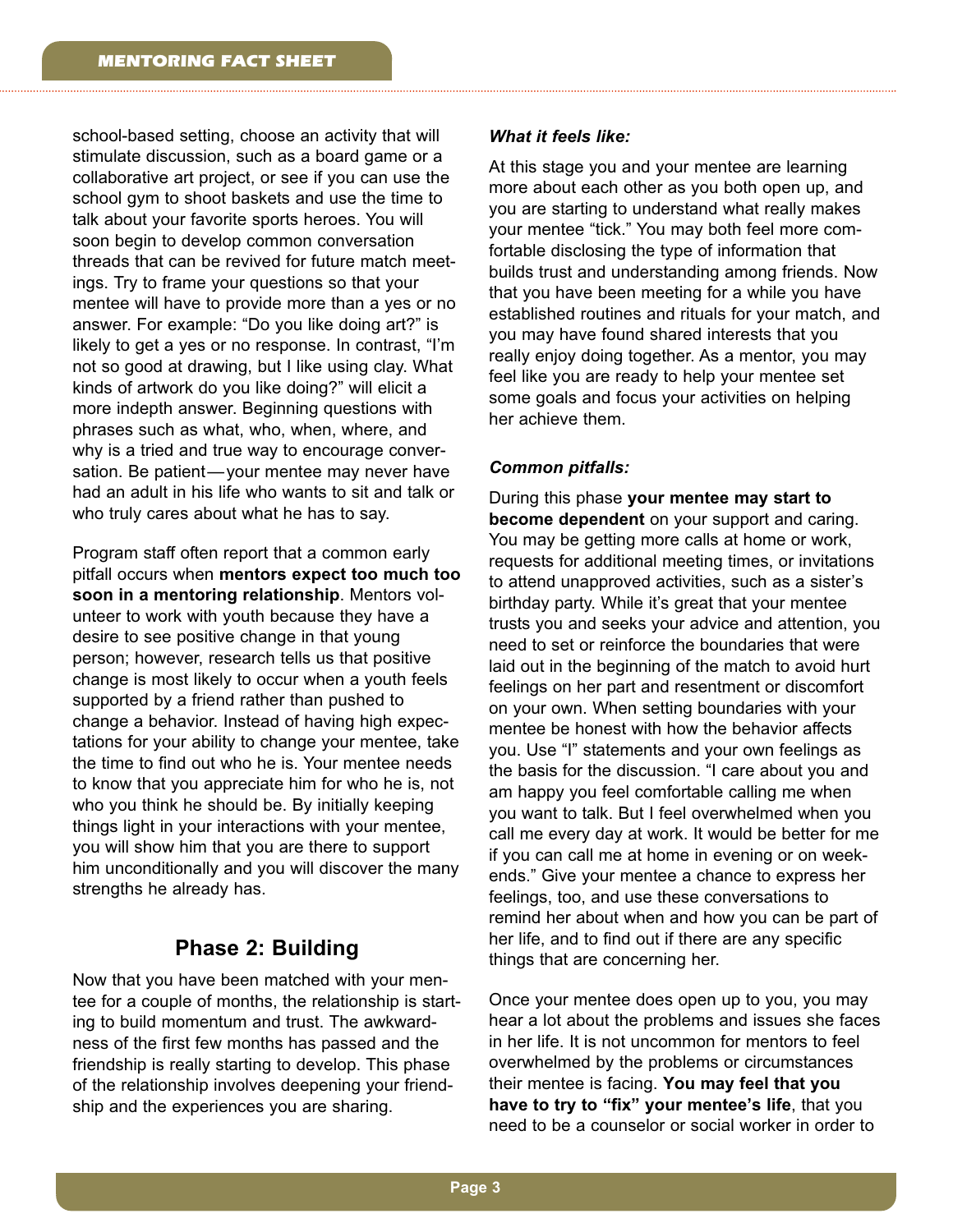really make a difference. In these situations, remember the information and advice you received in your mentor training about your role as a mentor. As a friend and champion of your mentee, you can do a lot to make your mentee feel better about herself and her situation. But many of the youth in the program are there because they come from tough situations, and your mentoring program staff can help locate professional help for mentees and families facing serious difficulties. If your mentee is unloading her problems on you on a regular basis, talk to your program staff about getting some extra help. And always alert program staff immediately if you believe your mentee is in danger.

#### **Mentors may also start to feel underappreci-**

**ated** by their mentee at this stage of the relationship. Often mentors feel that they are giving up a lot of their time and energy and are never thanked for their efforts. Don't expect to be thanked for your dedication by your mentee. Most mentees don't have the maturity to thank their mentors nor do they even realize until years later the impact their mentor had on them. Sometimes it is a shyness issue; she may talk highly of you with program staff or other youth but feel embarrassed to express her feelings directly. Your mentee may not tell you, but she appreciates you more than either of you know. Try modeling courteous behavior when you are with her and tell her how much you appreciate her.

During this phase you may also encounter some **boundary issues with parents**, especially in programs that are community-based and contact with other family members is more frequent. Sometimes the mentee's family may begin asking for favors or assistance, such as asking you to take a younger sibling with you on an outing. You may get invited to family gatherings, and your mentee's parent may want to spend hours talking to you about her child's life. You may find it hard to refuse such requests, but it is important for mentors to set clear boundaries with parents just as they do with their mentee. As with other boundary issues, ask your match support staff for help, and encourage parents to contact the program for assistance if they need some additional resources for themselves or other children in the family.

### **Phase 3: Testing**

Once the mentoring relationship is off the ground, it is normal for your mentee to start testing boundaries of the relationship. Though you've spent time affirming that you appreciate and enjoy your mentee, he may still want to see how far your commitment really goes. Because mentees often come from situations in which adults can't always be relied on, trusting another adult is difficult for them, and they may even try to sabotage the relationship by "acting out."

#### *What it feels like:*

This can be a confusing time for mentors, especially if the testing occurs after a period of trustbuilding and increasing rapport with the mentee. When your "perfect" mentee starts missing appointments, shows resentment, tries to get away with things, or has a hostile or sullen attitude, it's easy to take their behavior personally. You may feel that your mentee is avoiding you or does not like you anymore.

#### *Common pitfalls:*

It's natural for mentors to respond to this testing phase by feeling **less interested in continuing the relationship**. Your mentee is making you feel less competent and you may begin to doubt your ability to make a difference in your mentee's life. This is a time when some matches fail, so it's important to recognize the testing behavior for what it is: a signal that your mentee wants you to "prove" that you are committed to the relationship.

Rather than taking your mentee's behavior personally, remember that it has nothing to do with you, but rather is a manifestation of his fear of being rejected one more time by one more adult. Stick by your mentee through this tough time and continue to reaffirm your commitment to the relationship. Reinforce the limits and boundaries you've established, if needed, but be sure to find new and ongoing ways to show your mentee that you think they are capable. Sometimes, testing can be a signal of other issues that are going on in your mentee's life, so be sure to keep the communication doors open.